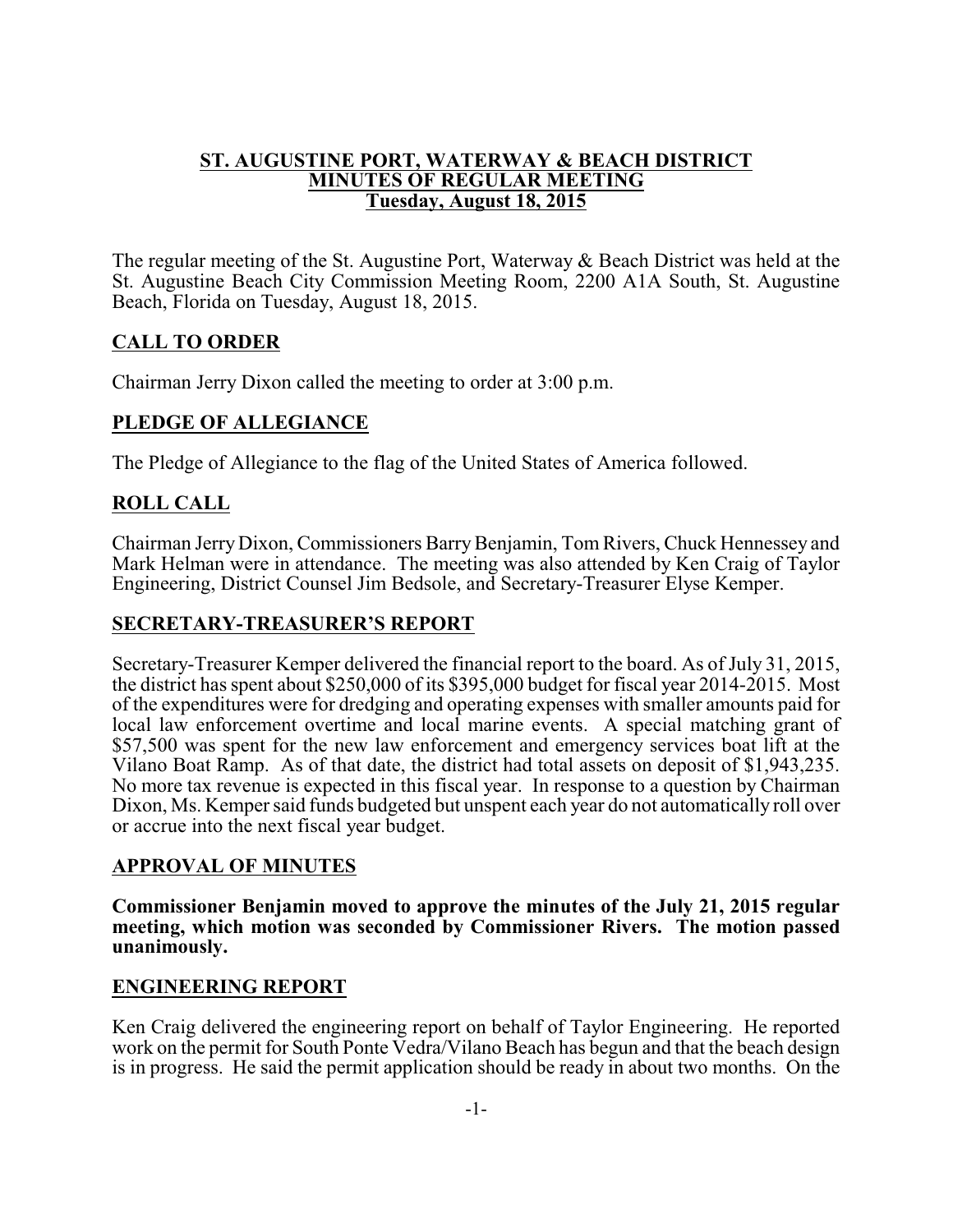Summer Haven River Restoration, he reported the field survey and the revised volume estimate would be available next month. In response to questions byCommissioners Dixon, Helman and Hennessey, Mr. Craig said the project will be ready for bid in January, 2016, but that it may be delayed until later in the year because funding may not have been secured until then. Linda Ginn, Friends of Summer Haven River, said she expects some of the recent legislative grant to remain after the project design is completed which will be used for matching grants.

Mr. Craig said the dredge Murden will remain at work in the St. Augustine Inlet until September 3, 2015. As of August 7, 2015, approximately sixty thousand cubic yards of sand had been removed from the inlet and deposited on the north beaches.

# **OLD BUSINESS** NONE

# **NEW BUSINESS**

#### **Fiscal year 2015-2016 Budget**

Elyse Kemper discussed the difference between this year's millage rate and the "rolled-back" rate as the two rates affect tax revenue for next fiscal year. If the current millage rate remains unchanged, revenue for next fiscal year will increase about \$30,000 and will allow some expansion of district projects. She said the first public hearing will be September 17, 2015 and the final hearing on October 1, 2015. The board will vote on its millage rate at both hearings. The notice published in the newspaper will advertise a proposed tax increase even though the increase in revenue is created by rising property values, not by an increase in the tax rate.

#### **PUBLIC COMMENT**

Jim Piggott, Director of General Services for the City of St. Augustine, presented a formal request for a grant from the District of \$2,828.34 for twenty-five percent of the cost of a new motor for the city's pump-out boat. Two hundred twenty-five thousand (225,000) gallons of raw sewage has been collected by the pump-out boat in the past six years. The remainder of the cost of the engine has been provided by the Florida Department of Environmental Protection (FDEP).

#### **Chairman Dixon moved for approval of the expense of \$2,838.34 for one-fourth of the cost of the engine for the pump-out boat. The motion was seconded by Commissioner Hennessey and passed by a unanimous vote.**

After the vote, Mr. Piggott said he would provide an invoice from the city after October 1, 2015.

Lt. Steve Zukowski, Florida Fish andWildlife Conservation Commission (FWC), introduced Officer Josh Green who will take over derelict vessel enforcement. Lt. Zukowski said FWC will be updating its database on derelict vessels next month and will begin a new notification process which will include notice to vessel owners by certified mail.